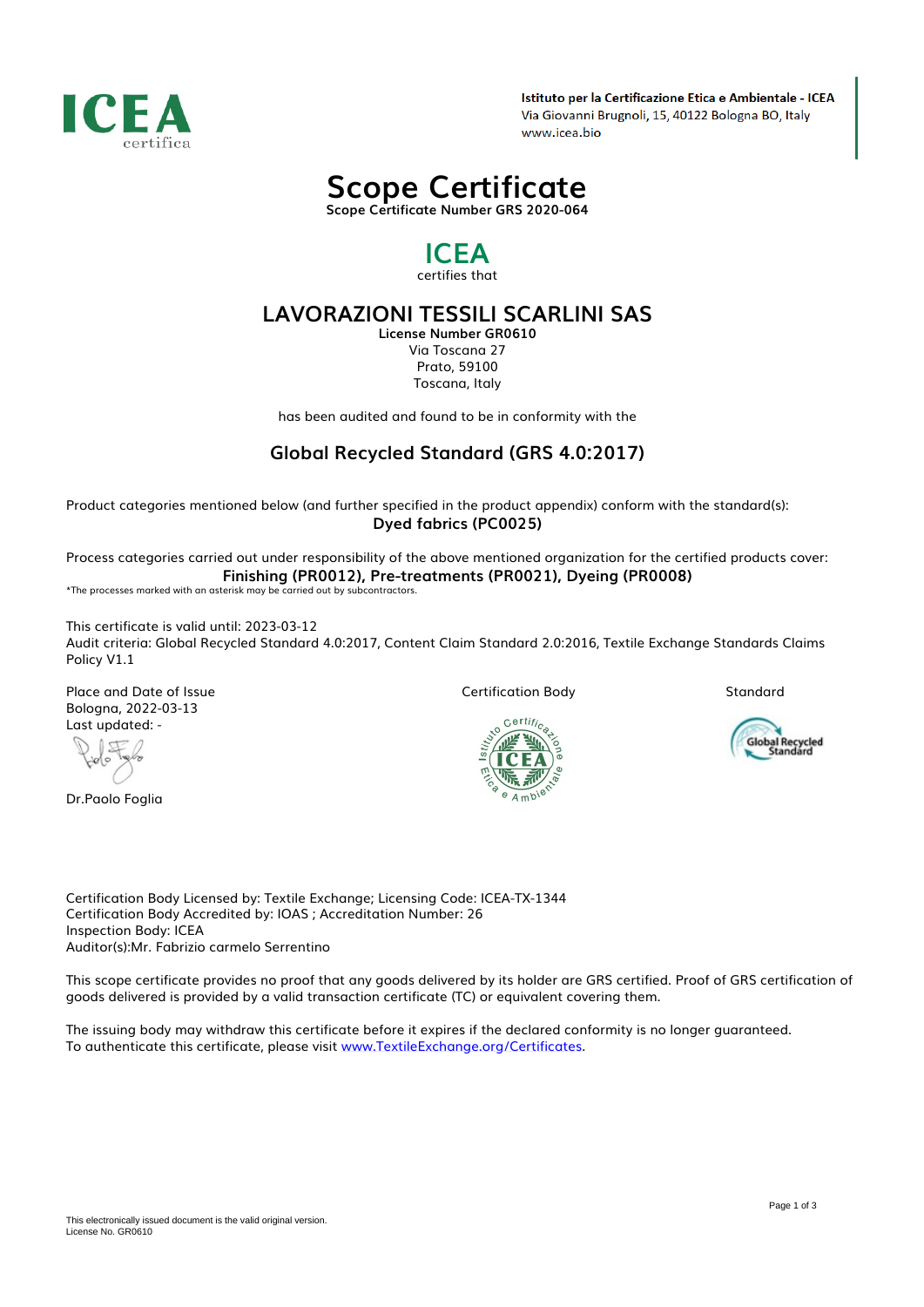

### *Scope Certificate Number GRS 2020-064 (continued) LAVORAZIONI TESSILI SCARLINI SAS GRS 4.0:2017*

*Under the scope of this certificate, the following products are covered.*

## *Products Appendix*

| <b>Product Category</b> | <b>IProduct Details</b>    | <b>IMaterial Composition</b>                      | <b>Standard</b><br>l(Label Grade) | <b>IFacility Numberl</b> |
|-------------------------|----------------------------|---------------------------------------------------|-----------------------------------|--------------------------|
| Dved fabrics (PC0025)   | Woven fabrics<br>I(PD0059) | 1100.00% Recycled pre-consumer Cotton<br>(RM0106) | <b>IGRS (GRS)</b>                 | 1655                     |

*Place and Date of Issue Bologna, 2022-03-13 Last updated: -*

一 ido

*Dr.Paolo Foglia*

*Certification Body*